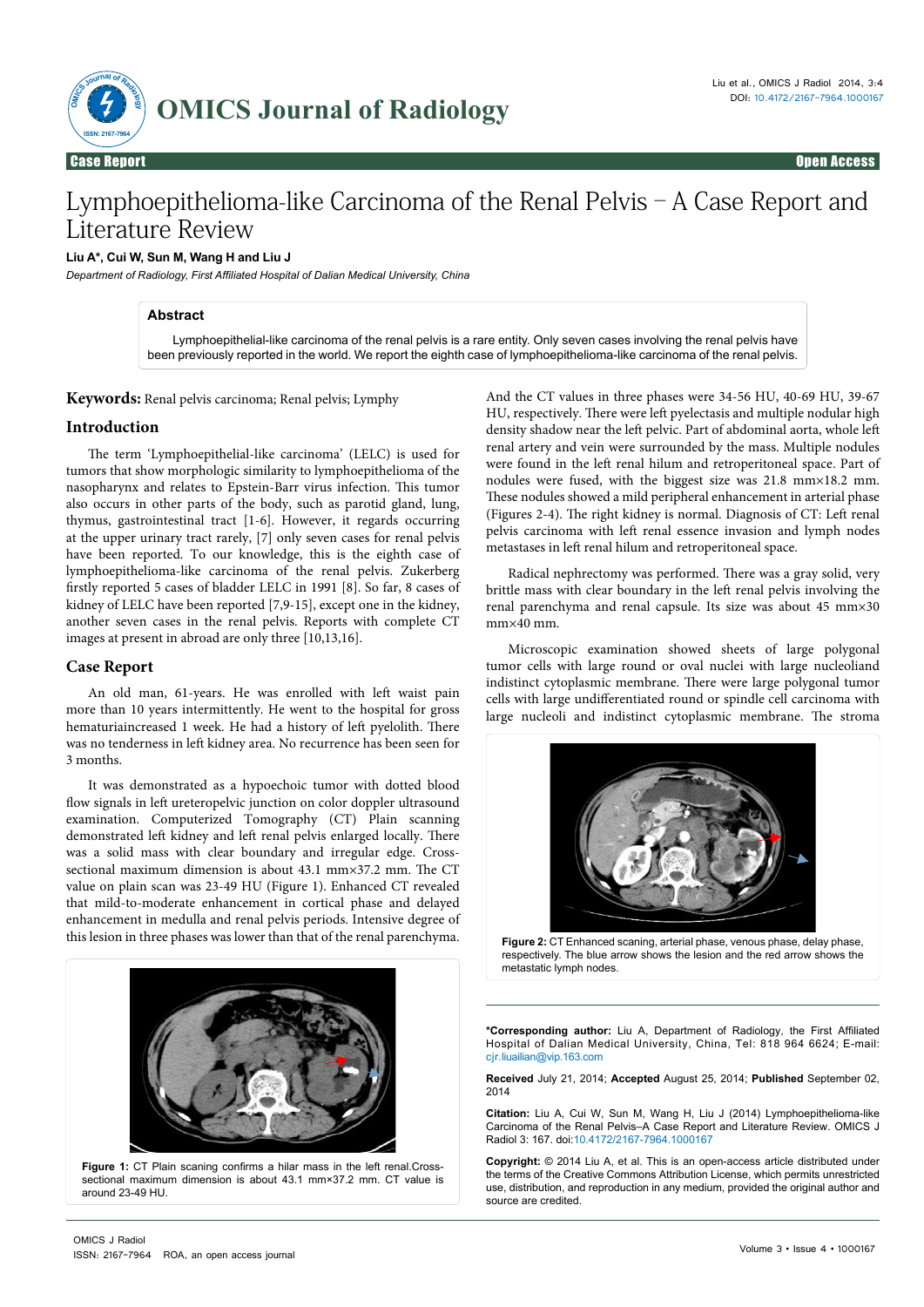

**Figure 3:** CT Enhanced scaning, [arterial phase,](app:ds:arterial phase) venous phase, delay phase, respectively. The blue arrow shows the lesion and the red arrow shows the metastatic lymph nodes.



**Figure 4:** CT Enhanced scaning, [arterial phase,](app:ds:arterial phase) venous phase, delay phase, respectively. The blue arrow shows the lesion and the red arrow shows the metastatic lymph nodes.



**Figure 5:** There were large polygonal tumor cells with large undifferentiated round or spindle cell carcinoma with large nucleoli and indistinct cytoplasmic membrane. The stroma demonstrated prominent lymphoid infiltrates surrounding individual tumor cells consisting of small lymphocytes and plasma cells including T and B lymphocytes, plasma cells, histiocytes, occasionally neutrophils or acidophilus granulocyte, similar to that of nasopharyngeal lymphatic epithelial tumor carcinoma (hematoxylin and eosin stain 20×20).

demonstrated prominent lymphoid infiltrates surrounding individual tumor cells consisting of small lymphocytes and plasma cells including T and B lymphocytes, plasma cells, histiocytes, occasionally neutrophils or acidophilus granulocyte, similar to that of nasopharyngeal lymphatic epithelial tumor carcinoma (Figure 5). Immunostaining revealed cell keratin protein 20 (CK20), Epstein-Barr virus (EBV) were negative. Cell Keratin 7 (CK7) and Carcino Embryonic Antigen (CEA) was focal

positive. Pathological diagnosis: Lymphatic Epithelioma Carcinoma of the Left Renal Pelvis.

# **Discussion**

Lymphoepithelioma usually presents as undifferentiated carcinoma of the nasopharynx. Tumors that show similar features but arise at different sites are called 'lymphoepithelioma-like carcinoma' (LELC). Yuta Yamada et al. [10] reported a case of kidney LELC, which was located in the middle of the left kidney and sized about 37 mm×30 mm. Epstein–Barr virus encoded RNA (EBER) in situ hybridization study was carried out using fluorescein labeled oligo probes, but failed to demonstrate the presence of Epstein-Barr virus (EBV) in the tumor or adjacent stromal lymphoid cells negative [10]. Cohen [13] reported Ultrasound demonstrated a right-sided hypoechoic mass and CT scanning confirmed a 4 cm tumor arising from the posterio-medial aspect of the right kidney. There was no hilar lymphadenopathy or renal vein involvement. The tumor extended through the pelvic muscle into the surrounding perinephric fat, but did not extend to surgical margins (Gerota's Fascia). No evidence of metastatic disease was noted. In situ hybridization was performed for EBV (PNA, Dako) but failed to demonstrate the presence of EBV in the tumor cells or adjacent renal epithelial cells [13]. Elzevie et al. [16] reported Computerized tomography (CT) demonstrated a 3.5 cm×3 cm. tumor in the left kidney with positive lymph nodes. A tumor in the lower pole measuring 5.5 cm greatest diameter reached the renal pelvis and infiltrated the perirenal hilar fatty tissue. Immunostaining for Epstein-Barr virus was weakly positive [16].

Differential Diagnosis: (1) Renal Pelvis Transitional Epithelial Carcinoma is the most frequent tumor in the pelvis. Its main symptom is painless hematuria. CT scanning demonstrates the multiple solid nodules with irregular boundary and mild enhancement in the renal pelvis. It can involves renal parenchyma or renal blood vessels in late stage and be associated with lymph node metastasis. CT signs are difficult to identify the disease. It is difficult to differentiated it from LELC rely on CT imaging only. (2) Renal Clear Cell Carcinoma in the Renal Pelvis: CT plain scan shows kidney contours locally or mass is eccentric growth. The neoplasm is more uneven obvious enhancement in cortical phase and tumor reinforcement degree decline in the periods of medulla and renal pelvis. Tumor reinforcement is significantly higher than that of normal renal parenchyma. There are liquefaction necrosis and hemorrhage, visible psuedocapsule. There are invasion in advanced renal vein and can be associated with lymph node metastasis. The characteristics of the rich of blood supply can help identify with lymphatic epithelial carcinoma cell tumor sample. Above all, the pelvic lymphatic epithelial tumor carcinoma is a rare disease, CT

| <b>Reference</b>   | Year | Sex/Age | <b>Trearment</b>                                                                                         | Follow-up | Outcome    |
|--------------------|------|---------|----------------------------------------------------------------------------------------------------------|-----------|------------|
| Fukunaga<br>$[14]$ | 1998 | M/70    | Nephrectomy+partialcystec<br>tomy+adrenalectomy<br>+splenectomy+<br>postoperativeradiotherapy<br>(50 Gv) | 6 years   | <b>NED</b> |
| Cohen [13]         | 1999 | F/79    | Nephroureterectomy                                                                                       | 6 months  | <b>NED</b> |
| Perez-Motie [12]   | 2006 | F/72    | Unknown                                                                                                  | 3 months  | <b>DWD</b> |
| Perez-Motie [12]   | 2006 | M/68    | Unknown                                                                                                  | 12 months | <b>DWD</b> |
| Yuta Yamada [10]   | 2007 | F/75    | Nephrectomy                                                                                              | 6 months  | <b>NED</b> |
| Hagak [11]         | 2007 | F/75    | Nephroureterectomy                                                                                       | 36 months | <b>NED</b> |
| Hemel Modi [15]    | 2011 | F/75    | Nephroureterectomy                                                                                       | 6 months  | <b>NED</b> |
| Present case       | 2014 | M/61    | Radical nephrectomy                                                                                      | 3 months  | <b>DWD</b> |

DWD, died with disease; NED, no evidence of disease.

**Table 1:** Clinicopathological characteristics of patients with lymphoepithelioma-like carcinoma of the renal pelvis.